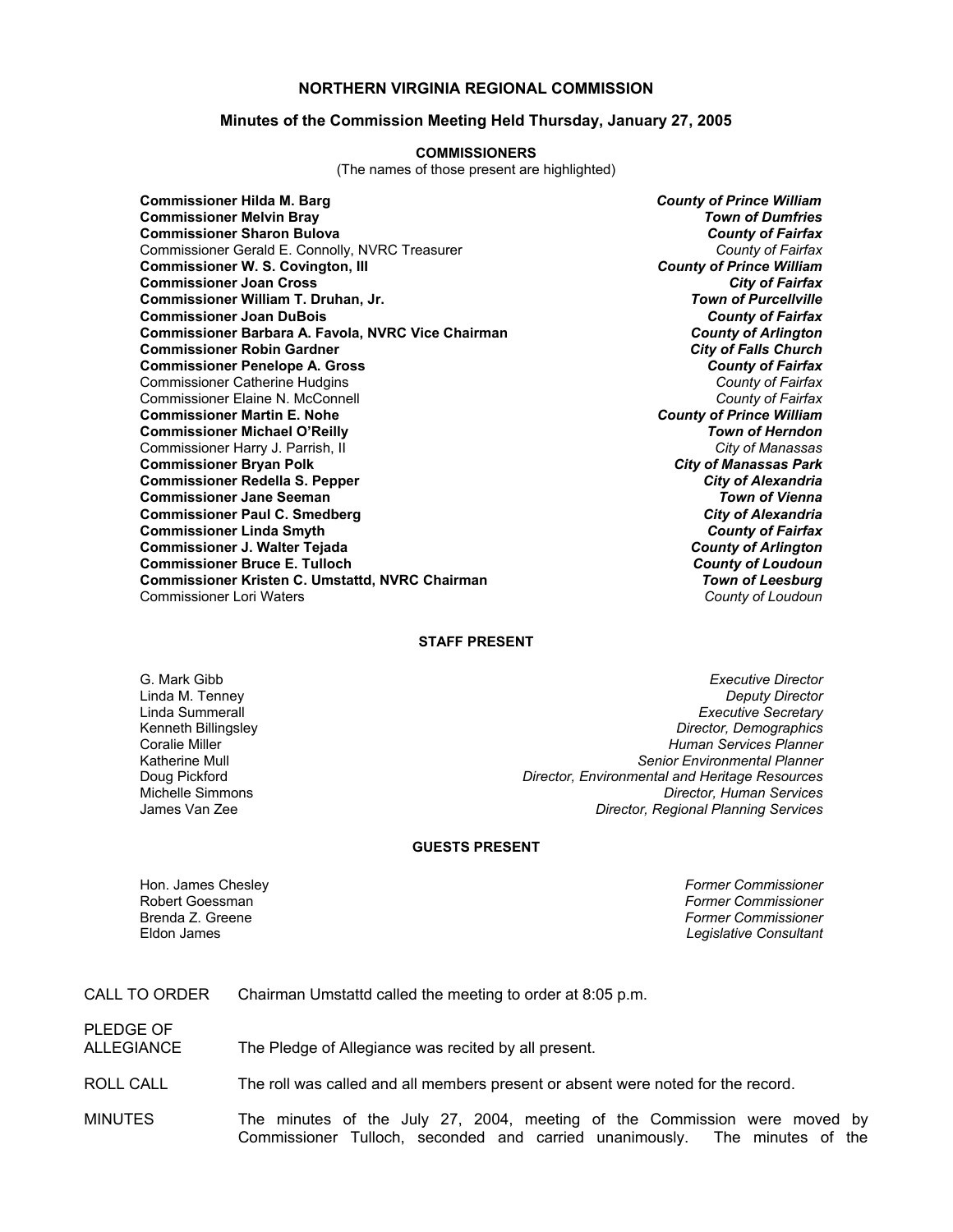Summary Minutes of the Commission January 27, 2005 Page 2

> December 16, 2004, Executive Committee were moved by Commissioner Bulova, seconded and carried with Commissioner Barg abstaining.

| <b>RECOGNITION OF</b><br><b>OUTGOING</b>               |                                                                                                                                                                                                                                                                                                                                                                                                                                                                                                                                        |
|--------------------------------------------------------|----------------------------------------------------------------------------------------------------------------------------------------------------------------------------------------------------------------------------------------------------------------------------------------------------------------------------------------------------------------------------------------------------------------------------------------------------------------------------------------------------------------------------------------|
| <b>MEMBERS</b>                                         | On behalf of the Commissioners, Chairman Umstattd thanked the outgoing Commissioners<br>for their service and dedication. She presented each former member with a certificate of<br>appreciation, while recalling the various issues they had worked on and the contributions<br>they made.                                                                                                                                                                                                                                            |
| <b>CONSENT</b><br><b>AGENDA</b>                        | The consent agenda, consisting of the items outlined below, was moved, seconded and<br>carried unanimously.                                                                                                                                                                                                                                                                                                                                                                                                                            |
| А.                                                     | Financial Reports for November 2004                                                                                                                                                                                                                                                                                                                                                                                                                                                                                                    |
| <b>B.</b>                                              | NVRC Appointment to the Board of Directors of the Health Systems Agency of Northern<br>Virginia                                                                                                                                                                                                                                                                                                                                                                                                                                        |
| C.                                                     | Authorization to Accept Funding from the National Park Service to Provide Technical<br>Assistance in the Development of Management Policies for the Potomac Heritage National<br>Scenic Trail in Virginia                                                                                                                                                                                                                                                                                                                              |
| <b>EXECUTIVE</b><br><b>DIRECTOR'S</b><br><b>REPORT</b> |                                                                                                                                                                                                                                                                                                                                                                                                                                                                                                                                        |
| А.                                                     | In addition to the report in the meeting package, Mr. Gibb reported that Arlington County<br>Board Chairman Jay Fisette had requested distribution of the "Reality Check" conference<br>information (placed on the table) and urged that Commission members attend this event.                                                                                                                                                                                                                                                         |
| Β.                                                     | Mr. Gibb read a letter just received from VDOT concerning a new, state-wide competitive<br>transportation planning grant covering four categories: planning for special transportation<br>needs of unique sectors of the community; local transportation planning for alternative<br>modes; linking transportation and land use; and prioritizations of local or regional<br>transportation plan recommendations. The grant is available only to regional entities.<br>While no match is required, local contributions are encouraged. |
| C.                                                     | The Chief Administrative Officers met earlier in the day and received ICMA's manager<br>credentialing material and instructions.                                                                                                                                                                                                                                                                                                                                                                                                       |
| D.                                                     | The Northern Virginia Transportation Authority recommends that NVRC assist with the<br>Hunter Mill Road traffic calming project. The General Assembly has allocated \$75,000 for<br>this project.                                                                                                                                                                                                                                                                                                                                      |
| F                                                      | Mr. Gibb reported that the military has 9.5 million square feet of leased office space in                                                                                                                                                                                                                                                                                                                                                                                                                                              |

Mr. Gibb reported that the military has 9.5 million square feet of leased office spa Northern Virginia (nearly 54,000 employees), almost six times as much as reported this past fall. Mr. Gibb recently met with Senator Warner's staff about the upcoming base relocation and closure (BRAC) round, and they confirmed the higher figure. Consequently, Dr. Stephen Fuller has agreed to update his earlier report on the economic impact of the military/ DoD presence in Northern Virginia, using the revised figure. NVRC will present this report to the Virginia Commission on Military Bases in April.

> Commissioner Favola stated that the Commission's position should be that Northern Virginia can meet building security standards in a non-prescriptive manner. She hopes the Commission's focus would not be only on the economics of possible changes in leased space. Mr. Gibb assured Commissioner Favola that this would be done, but the economic ramifications will also be shared with the Congressional Delegation.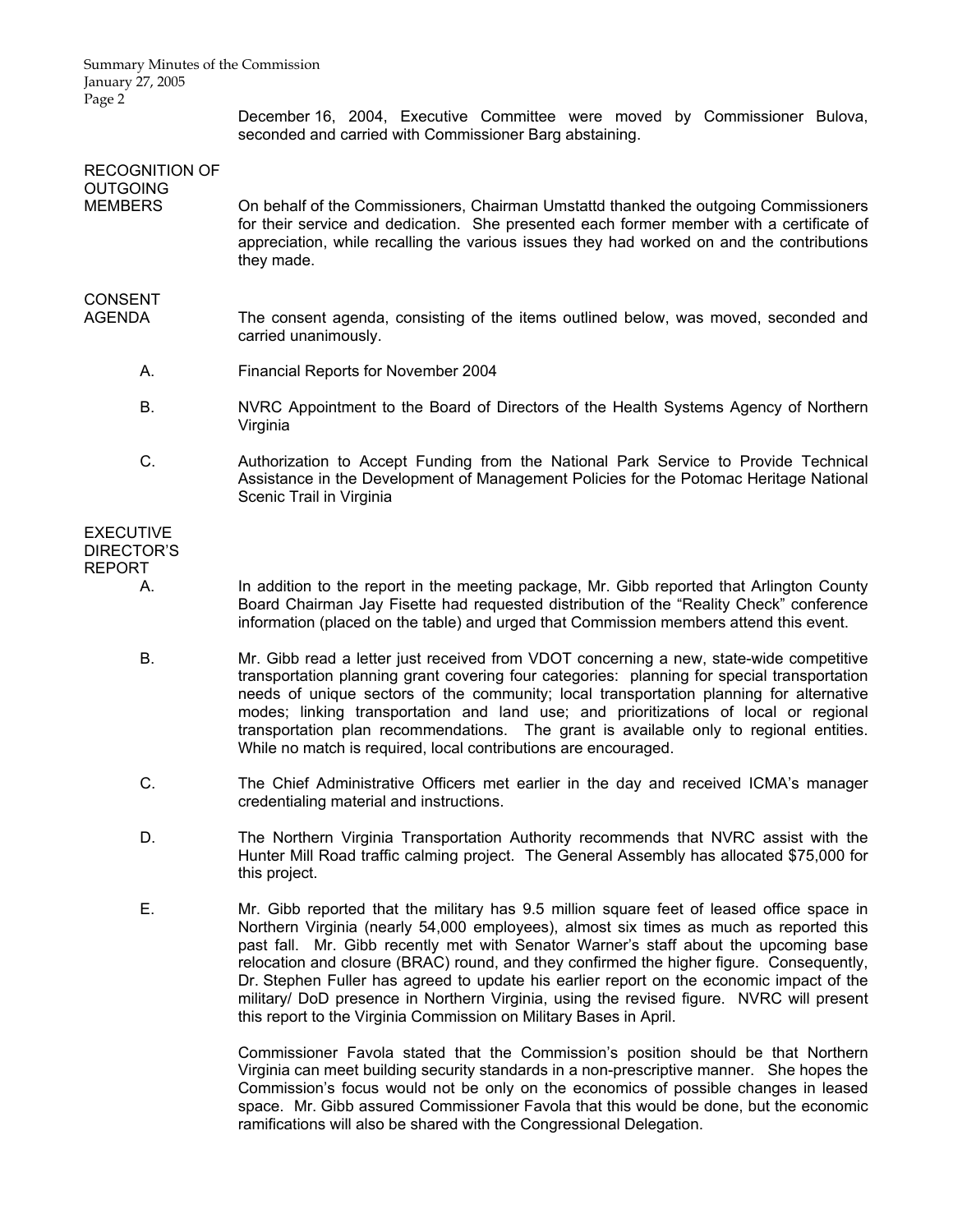Summary Minutes of the Commission January 27, 2005 Page 3

> Mr. Van Zee reported on building design and security, adding that DoD's and GSA's standards are somewhat different, with GSA's standards being more performance-based. Mr. Gibb confirmed for Commissioner Smedburg that several Northern Virginia jurisdictions besides Arlington have leased military office space, including Alexandria and Fairfax County, with some facilities in Prince William and Loudoun. Commissioner Favola stated that decisions and standards have been adopted internally in DoD but not formally adopted.

## CHAIRMAN'S

REPORT Two dates have been identified for the Strategic Planning session and the members agreed on February 26, 9:00 a.m. – 1:00 p.m. Chairman Umstattd offered meeting space in Leesburg and Commissioner Gardner offered space at the Falls Church City Hall. More information confirming the date, time and location, as well as the agenda, will be forthcoming.

Each jurisdiction should be prepared to briefly describe its most challenging issues.

UPDATE ON REGIONAL PRE-DISASTER

MITIGATION PLAN Mr. Van Zee recapped the purpose of this regional initiative, which NVRC staff, local jurisdictional staff, and the consultant PBS&J have worked on for the past year: develop a detailed and comprehensive multi-jurisdictional plan as a prerequisite for funding under the federal Pre-Disaster and Hazard Mitigation Grant Program. When the Northern Virginia jurisdictions have adopted this plan, they will be eligible also for additional FEMA funding if a natural disaster is declared.

> A significant finding from this exercise is that the region's flood maps need to be updated. NVRC will explore the possibility of receiving federal funding for this project. Replying to Commissioner Barg's inquiry, Mr. Van Zee said the flood maps are updated incrementally, usually in five or ten year increments.

> Replying to Commissioner Gross's inquiry about construction debris disposal after a disaster, Mr. Van Zee said the project work group discussed this issue and Fairfax County has added debris disposal to its disaster mitigation strategies in the draft plan. Mr. Pickford added that the Northern Virginia Waste Management Board is addressing this issue and MWCOG has received a grant for analysis.

# LEGISLATIVE

UPDATE Mr. James reported there is an approximate \$1 billion state surplus. However, with this type of budget surplus, the constitution mandates a set-aside for the rainy day fund, a "super deposit," a ten percent set-aside for the water quality improvement fund, and several smaller items, such as a match for the FEMA funds for Hurricane Isabel, resulting in approximately \$300 million remaining.

> Mr. James said the phase out of the food tax will be implemented. On the other hand, he thinks the phase out of the car tax will fail.

> Further, it is very likely that all of the insurance premium proceeds will be moved into transportation. The House is strongly in favor of putting transportation funds into a lock box. However, the Senate is adamant that transportation not be put in direct competition with public safety, education and other general fund supported areas.